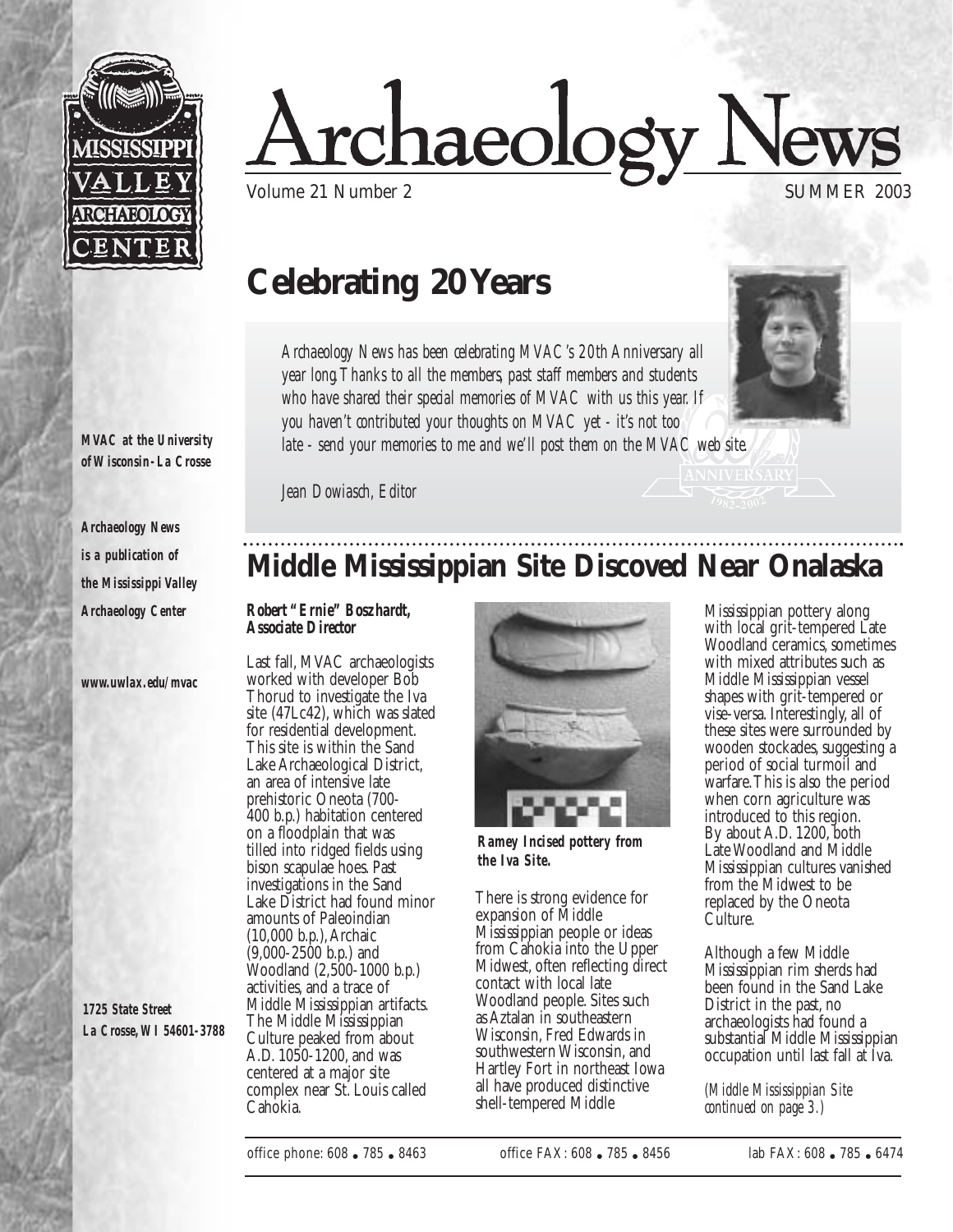# **From The Director: Joseph A.Tiffany**



*Hello everyone! Spring is here and MVAC is gearing up for a number of projects that provide opportunities for membership participation. Ryan Howell will be conducting a number of small surveys for the Natural Resources Conservation Service. We will also be testing site 47JU346, a Late Woodland ridged field system, for National Register eligibility on a contract with Wisconsin River Power.Wendy Holtz-Leith and Barb Kooiman will be involved in an archaeological survey and historic*

*properties assessment of the proposed Big Hollow Park near Burlington, Iowa. Joseph A.Tiffany*

*This summer the university archaeological field school will be held in conjunction with continued site mitigation in the Sanford Archaeological District near the Gundersen Lutheran Medical Center in La Crosse. Ernie Boszhardt will direct the field school and Wendy will conduct the Phase III mitigation work for the Wisconsin Department of Transportation at this important Oneota site complex. Field visitation is planned for MVAC members. MVAC members will also have other field and laboratory opportunities as well.The Public Field School will be held the week of July 28 - August 1 and youth classes will run the week of July 7 - 11. Also, Vicki Twinde* will be conducting a corridor survey for the Wisconsin Department *of Transportation along state highway 33 between La Crosse and Cashton.*

*Work is continuing on the emerging discovery of early Mississippian period components in the La Crosse locality. In this newsletter, Danielle Benden discusses the recovery of red slipped Mississippian pottery from the Fisher Mound site, 47VE825, near Stoddard, and Ernie Boszhardt follows up on our report from the last newsletter on recent finds and continued testing at the Iva site, 47LC42, in Onalaska.The Ramey Incised-like pottery from the Iva site is in association with Angelo Punctate, a terminal Late Woodland pottery type. Both articles are worth the reading!*

*Also just out is Ernie's book on regional rock art,* Deep Cave Rock available from MVAC; order information is available on page 10 *of this newsletter. In June the long awaited popular account of the regional archaeological story-* Twelve Millennia:Archaeology of the Upper Mississippi River Valley *by Professor James L.Theler and Ernie Boszhardt will be available from The University of Iowa Press.*

*An announcement on this important publication is on page 10 of this newsletter. Both books are great reading and come highly recommended by our professional colleagues.*

*Some news from around MVAC...We have finished remodeling the first floor office and exhibit area. It looks great!! The finishing touch are framed and signed original artwork including a beautiful photograph of the stratigraphy at the Sand Lake Ridge Field site (47LC44) by MVAC Board President Carole Edland, and a signed copy of "The La Crosse River Marsh-Beauty in Our Midst" by Arthur G.Anderson.We plan to move the public entrance to the Archaeology Laboratory and Center to the south door.This is a handicapped entrance as well.*

*We now direct our efforts to reorganizing the labs and curational facilities in the building.This will be a much more involved project, but we have made a great start already with the installation and use of a bar coding system. This system not only help in the storage and retrieval of artifacts, collections, literature and archives, but in the documentation process of data recordation in the field and laboratory. We have just begun testing of the system at 47LC42, and it works great!*

*In April, Dr. Margaret Conkey of the University of California-Berkeley gave a wonderful presentation at the MVAC lecture series to a packed house in the Cartwright Center on her Upper Paleolithic Cave art research at Grotte Chauvet in southern France. Dr. Conkey also made presentations in two university classes and was treated to a whirlwind tour of local cave art as well. For those of you who were unable to attend, you missed a memorable program!*

*Finally, MVAC staff and students recently attended the 68th annual meeting of the Society for American Archaeology that was held in Milwaukee this year.A gaggle of us rode the train (which was an adventure in itself) on a group rate to this prestigious conference.At the meetings, fourteen MVAC staff, students and former students presented poster papers in a juried symposium entitled "Recent Research in the Upper Mississippi Valley." Bonnie Christensen also had a poster presentation in another session on public archaeology.The presentations were well received and engendered some lively discussion among those in attendance.This was an outstanding opportunity for the staff and our students to show their stuff, and they did great! I am very pleased and proud of our efforts at the national level to spread the story of MVAC's cutting edge research and outreach work.We could not have asked for a better venue for our students to become actively involved in professional activities and practice.*

### **From The Board:**

Greetings to all our faithful members.The welcome warmth and sun gives us a glimpse of things to come. Get out your shovels and pails!

The MVAC Board just completed a strategic planning session, and we have been very busy evaluating the role of the board - what challenges and constructive contributions we have undertaken in the past and how successful we have been.The board will review these, as well as new issues for the MVAC Center and MVAC, Inc., at a future seminar.

We know that honest, positive discussions will lead us in the right direction.

We do know that the primary issue for the board members will always be



*Carole Edland*

helping to raise funds for MVAC.As you know, we are planning a major campaign to fund the research efforts at MVAC. More details on this worthwhile investment will be coming to you soon.We hope that when the time comes you will give generously to this worthwhile endeavor.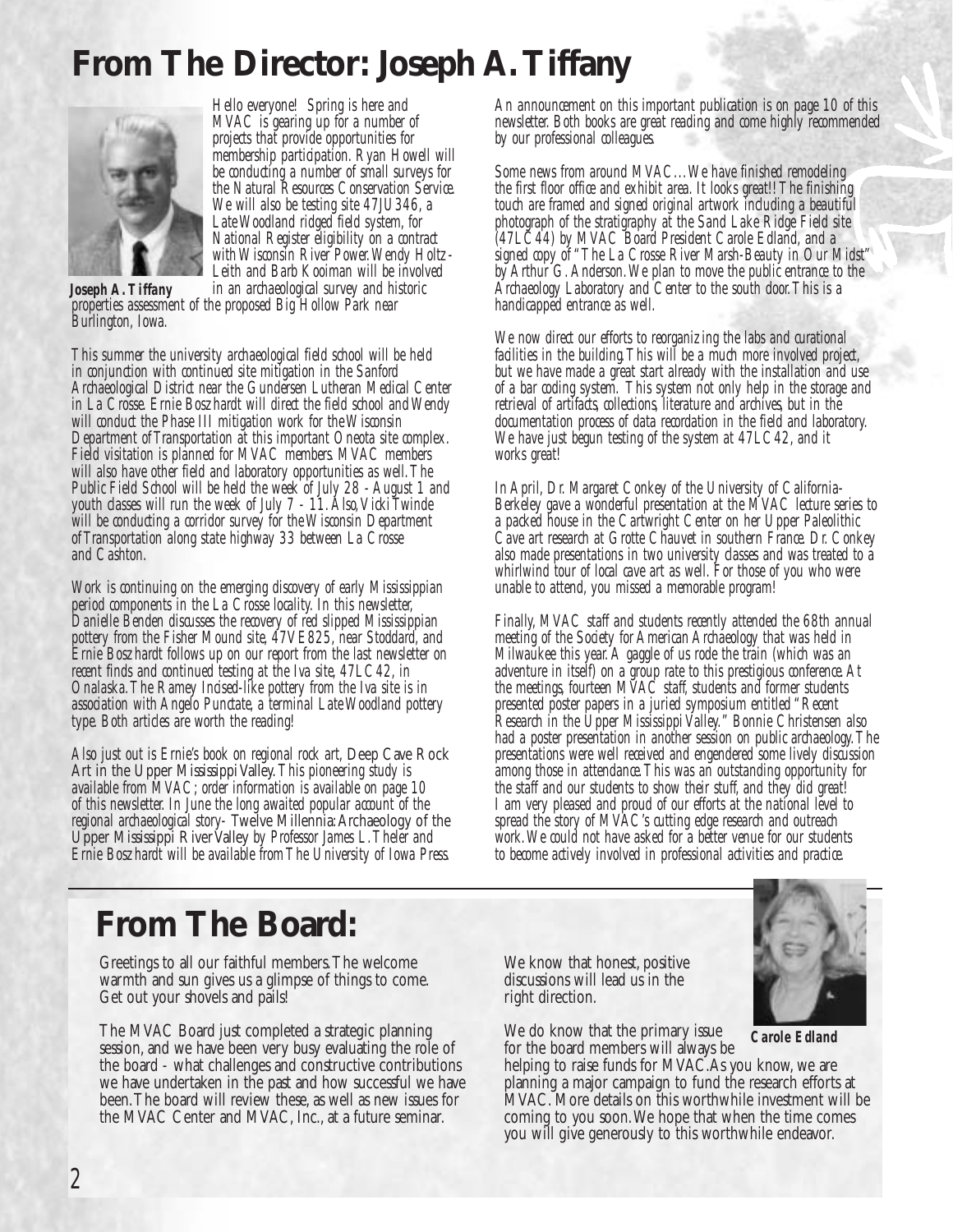## **Middle Mississippian Component at Fisher Mounds Site**

#### *by Danielle Benden, UW-La Crosse Archaeology Major*

Excavations conducted at the Fisher Mounds site near Stoddard in the summers of 2001 and 2002 by the Mississippi Valley Archaeology Center uncovered previously unidentified Middle Mississippian artifacts from the American Bottom.These artifacts, including red slipped limestone, shell and grog tempered pottery, and exotic lithic materials have never before been documented in the Stoddard/La Crosse locality.This cultural material may prove to be the earliest manifestation of Middle Mississippian peoples in the Upper Mississippi River Valley ever recorded. Red slipped pottery and exotic lithics yield clues as to how non-native Middle Mississippian peoples may have moved, proselytized, traded and interacted with local Late Woodland peoples.



*Discoidal or Chunky Stone found in Stoddard, used in a game played by Native Americans/*

The American Bottom is an area located on the Illinois side of the Mississippi River, opposite of St. Louis. From A.D. 1050-1200, it was home to the largest group of native peoples in the United States, known as the Middle Mississippians.Thousands of these people lived at the major center of Cahokia, and maintained many satellite town and mound complexes nearby.

Their power and dominance extended over much of the Upper Midwest as indicated by sites such as Aztalan in Southeast Wisconsin. Cahokia is approximately 795 river miles away from Stoddard, quite a long way to travel by canoe.

Two carbon-14 dates have been obtained from charcoal plant remains from habitation features at the Fisher Mounds site.These dates are ca. A.D.1022 and ca.A.D. 1030. Based on the style of the pottery, lithics, and carbon-14 dates, the Fisher Mounds site appears to be the earliest evidence for Middle Mississippian peoples in the Upper Mississippi Valley.

In the summer of 2003, more testing will be conducted by MVAC in Stoddard, La Crosse, and Trempealeau in order to better understand the movements of Middle Mississippians in relation to local Native American groups.

#### *(Middle Mississippian Site, continued from page 1)*

MVAC's initial scraping of the plow zone at this site found about 30 pit features. Because the site is relatively low on the landscape, most of the features were scheduled to be covered with fill in advance of the residential development, in effect preserving them for the future. However, four of the pits were located in a planned road right of way near the north end of the subdivision, where water and sewer utility construction would destroy them. Consequently, with support from Mr. Thorud, these features were excavated, all producing typical Oneota artifacts. Soon thereafter, and before filling occurred, MVAC members Todd Reichert and Pat Smetema collected artifacts from the scraped back dirt piles and brought in a large rim sherd of a Middle Mississippian pot.

MVAC archaeologists returned to the site in December to sample some of the remaining features to determine if any dated to the Middle Mississippian period. Several shallow basin pits containing evidence of intensive burning were located in the central portion of the site, and one of these produced both Middle Mississippian and Late Woodland pottery, along with dog bones.The Late Woodland pottery is a distinctive type called Angelo Punctated, which is grit-tempered and decorated with carefully incised lines along with rows of punctations. The Middle Mississippian pottery is shell-tempered; has sharp, angular shoulders; and is distinctively burnished with rolled rims.These types are called Ramey Incised or Powell Plain and represent a horizon marker across the Midwest dating to between A.D. 100-1200.

As the weather turned excavations were halted until this spring, when additional Middle Mississippian and Late Woodland pottery sherds were found in the same pit. One of the Middle Mississippian rims is engraved with a Forked-Eye motif, a classic Middle Mississippian art style that is often depicted as a chevron behind the eyes of warriors or birds. In addition, a carved stone ear spool that would have been inserted into a stretched ear lobe was found on the surface of the site.The ear spool is made of a purple pipestone that appears to be from the Baraboo Hills near Devils Lake in Sauk County,Wisconsin, and several similar ear spools were found at the Aztalan site.

The finding of Middle Mississippian and Late Woodland materials at the Iva site enhances our understanding of Mississippian expansion to the Upper Mississippi valley around A.D. 1100, and the transition from local Late Woodland peoples to the Oneota Culture.The presence of both styles of pottery in the same pit indicates direct interaction.This is supported by a few grit tempered rolled rim "Ramey" vessels and two examples of Angelo Punctated pots with Mississippian style angular shoulders.The presence of dog bones in the same pit, along with burned rock suggests a special feast, a common way of sharing between different ethnic groups.The Iva site artifacts are being catalogued and formal analysis will follow.

We would like to extend our appreciation to Robert Thorud for his continued cooperation and support and to Todd Reichert and Pat Smetema for bringing the Middle Mississippian component at the site to our attention, including their donation of the Middle Mississippian rims.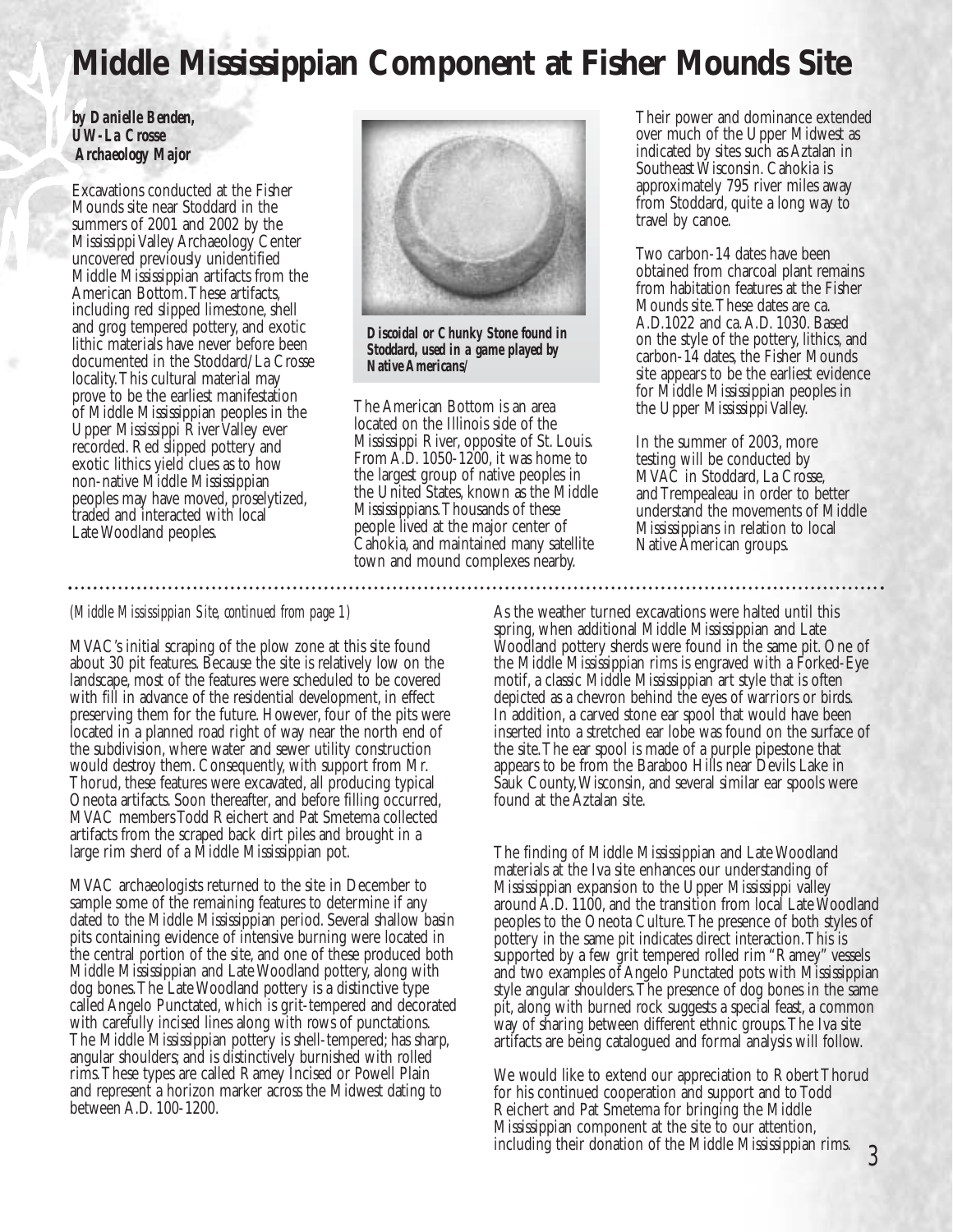

#### *My favorite MVAC Memory:*

*"Easy. It would be my independent research project working with Gary and Betty Steele on their collection of Paleoindian artifacts from Silver Mound."*

*~ Matt*

### *Matthew G. Hill*

Matthew Hill worked at MVAC while attending UW-La Crosse from 1987 to 1991. He is currently an Assistant Professor in the Department of Anthropology at Iowa State University in Ames.After receiving his undergraduate degree in Archaeology at UW-La Crosse, Matt went to the University of Wyoming for his Masters degree and attained his Ph.D. in Anthropology from UW-Madison. Some of his current research interests such as Paleoindians, zooarchaeology, and Midwest archaeology may have their beginnings dating back to his work here at MVAC.



*Tom Pleger (left) explains excavation procedures at the Staubley site, 1989.*

During his time with MVAC, Matt worked in the lab and out in the field. After his field school at the Midway site in 1988, Matt worked as a Field Supervisor for the college field school at the Trane site and ran field projects.

When asked to recall his favorite MVAC memory, Matt states: "Easy. It would be my independent research project working with Gary and Betty Steele on their collection of Paleoindian artifacts from Silver

Mound.This experience introduced me to the difficult, frustrating, yet rewarding process of data-driven investigations; to the dynamics of Paleoindian behavior; to the value of positive student-mentor relationships; and to the key role of stewards of the past like Gary and Betty in archaeological research. In retrospect, this experience culminated in my decision to pursue archaeology as a career, a choice that I have never regretted."

### *Robert f. "Bob" Sasso*

Bob joined MVAC as a Research Archaeologist in its early days from 1982 to 1987. Bob received his Bachelor's degree from UW-Madison and from there went on to Northwestern University to receive his Masters and Ph.D. degrees in Anthropology. He is currently an Assistant Professor of Anthropology in the Department of Sociology and Anthropology at UW-Parkside in Kenosha,WI.

When asked about his favorite MVAC memory, Bob couldn't decide on just one so he has several to share with us.

"There are so many great memories that it is difficult to pick out even only a few. Staff meetings at appropriate locations in and around La Crosse (Fatrack's, Schmidty's, Del's, Mike's Ye Old Style Inn) remain quite memorable. In terms of archaeology, fieldwork at the Sand Lake site comes to mind, especially the discovery on a hot July morning in 1982 of the

buried ridged fields there.Also memorable at Sand Lake was a mud fight that engulfed the crew at the end of the day on the last day of fieldwork in 1984.That never officially occurred, although the photographic record suggests otherwise. For the record, I was the only person at the site who remained mud-free the entire time - how, I do not know.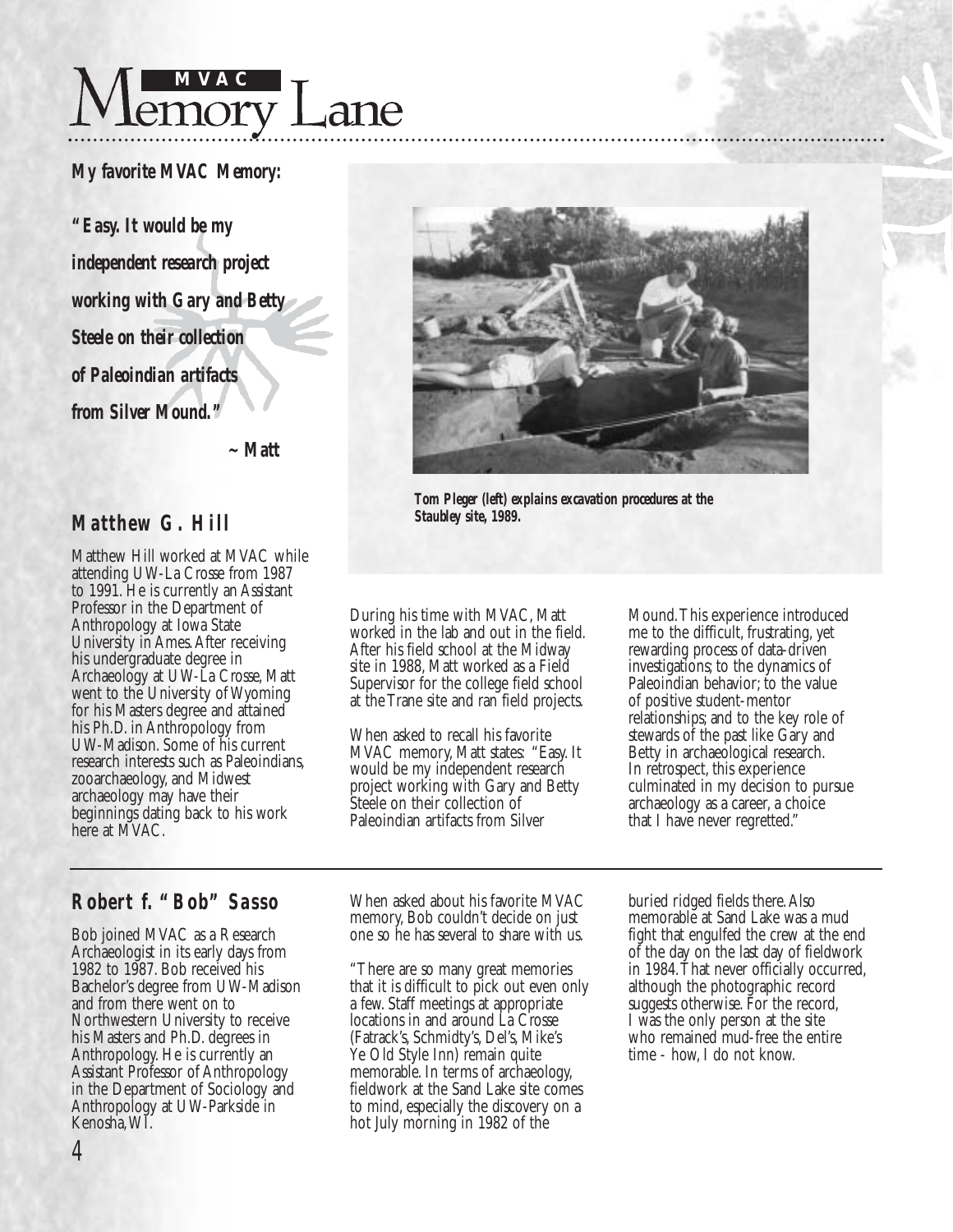

*MVAC Staff picture - 1986. Bottom row (l-r) Jim Gallagher, Bob Sasso, Cindi Stiles,Top row: (l-r) Dale Agger, Jim Theler, Ernie Boszhardt*

Equally memorable for me was all of the time that I spent surveying hundreds of parcels of land (and about four square miles total area) in various portions of the Coon Creek watershed. While not much in the way of Oneota materials were encountered there, the archaeology was nonetheless rich and the people of the valley were incredibly helpful, obliging, and friendly. It was a real treat to work in that area, and I will never forget it. I can recall so many mornings there, as I was driving down Highway 35 toward Stoddard, I would glance out at the Mississippi and take in the bluffs next to me and think that I was just the luckiest guy in the

world to have a drive to work in such a beautiful place and spend the entire day doing archaeology. I still miss it.

One other memory I will share, and then I'll stop. I can still recall the day when Margaret Mills and I stopped by the Twinde farm in Wing Hollow to ask permission to survey areas of their land.They very graciously granted us permission to survey their land, and asked if we would mind taking their twelve-year-old daughter Vicki along sometime, since she had always wanted to become an archaeologist. Vicki came out with us on three or four occasions, helping us with hillslope surveys as well

*"There are so many great memories that it is difficult to pick out even only a few. Staff meetings at appropriate locations in and around La Crosse (Fatrack's, Schmidty's, Del's, Mike's Ye Old Style Inn) remain quite memorable. In terms of archaeology, fieldwork at the Sand Lake site comes to mind . . .*

*~Bob*

as walkover surveys of cultivated field in Coon Valley.What I remember most about Vicki was that she was very serious about the fieldwork, much more than I would ever expected from someone so young. I am not at all surprised that she has continued to do great work as a professional archaeologist.

"My time with MVAC was simply great.Working with people like Ernie Boszhardt, Kathy Stevenson, Jim Theler, Jim Gallagher, Cindi Stiles, Margaret Mills, Barb Kooiman, Rollie Rodell, Randy Withrow, Heidi Fassler, and so may others made it not only rewarding but also fun the vast majority of the time. I consider myself very fortunate to have had the opportunity to have worked with MVAC for so long during its formative years. I learned a lot in my time there, and made a lot of great friends that I don't get to see nearly enough these days."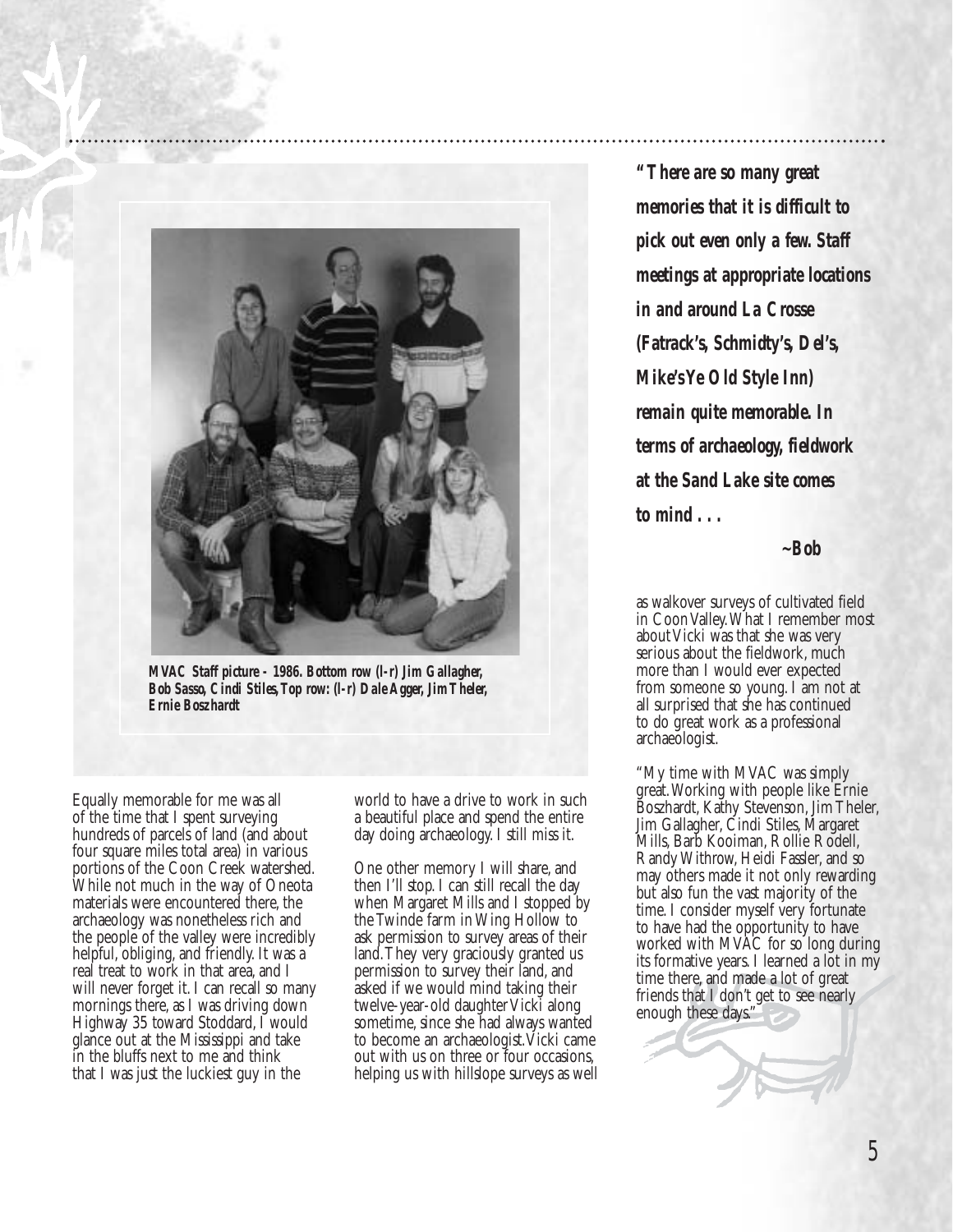

*The theme of this year's Archaeology Education Program newsletter is "Historic Archaeology."The Fall issue discussed what historic archaeology is and how it differs from prehistoric archaeology.The Winter issue looked into historic research and how written records help identify historic artifacts. In this issue , we compare historic and prehistoric site types and excavation techniques. Special thanks to Research Archaeologist Vicki Twinde for writing this series.*

Historic archaeology deals with archaeological sites after written records while prehistoric archaeology deals with archaeological sites before written records. In the United States, historical archaeology deals with archaeological sites after the arrival of the Europeans.As discussed previously in this series, one advantage to doing historical archaeology can be written records including deeds, tax rolls, newspapers, diaries, plat maps, and other old maps. Historical documents can have errors, so these should be used in combination with the archaeology.

Historical maps, if available for a site, can be a wealth of information for the archaeologist while out in the field.The map illustrated to right is a partial historical map of Second Fort Crawford, and the shaded rooms indicate what portion of the rooms MVAC excavated in 1999.This is valuable information for anyone viewing the map, as it orients where you did the excavations in perspective to the original map plans. Sometimes the archaeology can prove the historical documents wrong. MVAC excavated Second Fort Crawford in 1999 using historical maps to orient where we were on the site. However, as we began uncovering more and more rooms within the fort, we

### **Historic Archaeology verses Prehistoric Archaeology**



*Partial historical map of Second Fort Crawford, and the shaded rooms indicate what portion of the rooms MVAC excavated in 1999.*

realized that the historical map of the fort we were using from a book on Prairie du Chien was incorrect.The number of rooms on the map in the area we were excavating did not match the number of rooms we found in the field for this area.The person who made the map had inverted the west side Enlisted Men's Quarters with the east side Enlisted Men's

Quarters. Before excavation, the historical map was assumed to be accurate, but the archaeology proved it was not.

In the United States, excavation at historic sites differs from excavation at prehistoric sites.Archaeologists working at prehistoric sites map and exca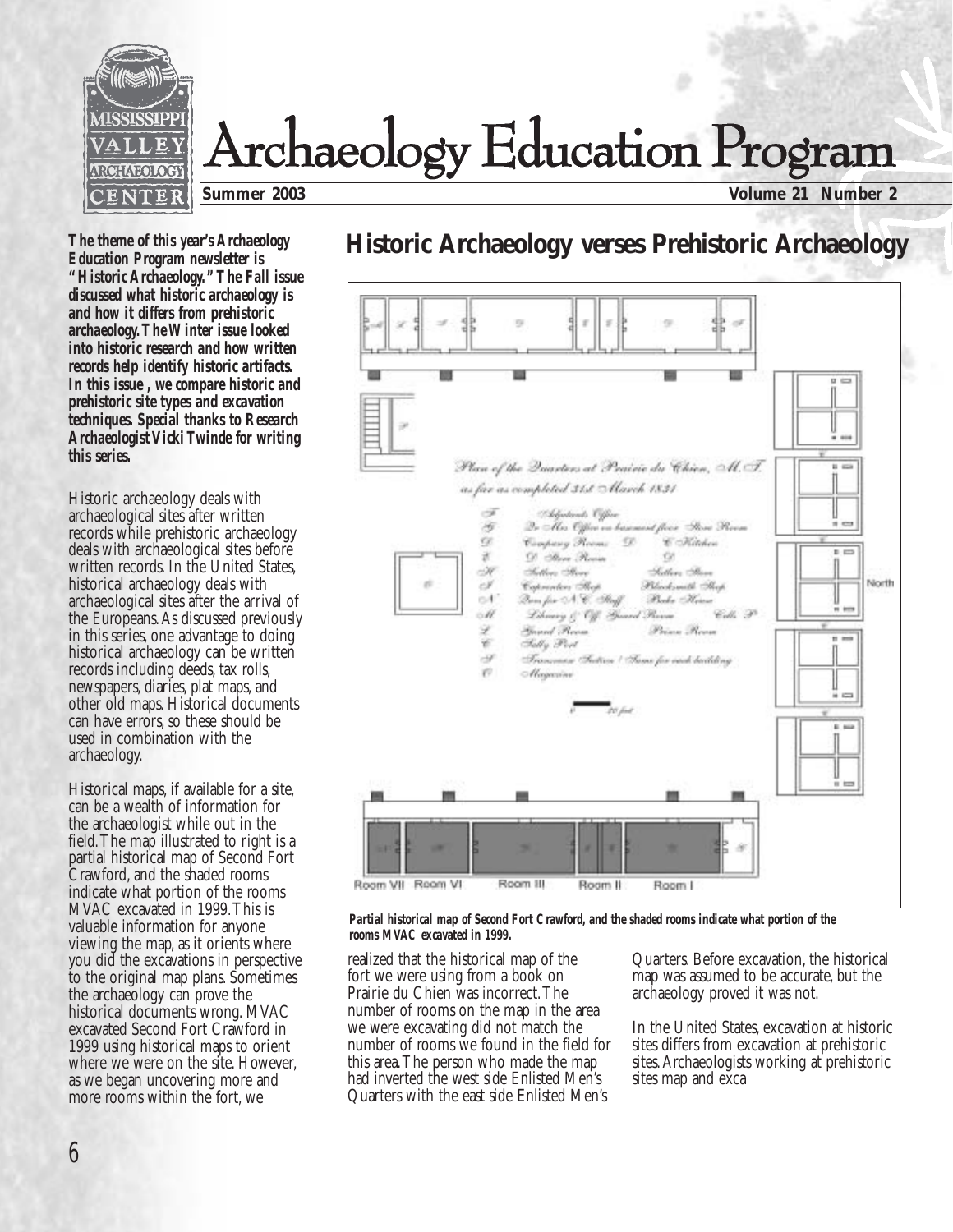vated everything using the metric system (meters and centimeters). However, at historic sites, the English system is usually used for mapping and excavation (feet and inches).This is because buildings built during historic times were built in feet, therefore excavating in feet will help to compare any historical plans or maps available of the area to the archaeology.

#### **Artifacts**

Although the range of artifacts on prehistoric and historic sites are obviously different, some have similar functions. For examples, axes found on prehistoric sites are made out of stone, while axes on historic sites are made of metal.They both serve the same purpose, although they are made of different material.

Pottery or ceramics is one common object found on later prehistoric sites and historic sites. Groups of prehistoric Native Americans in this area that used pottery are the Woodland (circa 2500-1000 years before present) and the Oneota (circa 900-350 years before present).These groups used raw clay sources to make their pots and the Woodland tempered their pottery with crushed grit while the Oneota tempered their pottery with crushed shell. Beyond the different tempers determining age, different decorations on these vessels help determine their age. Some ways these decorations are made is using fingers, small tools, nets, or cords.

Historic pottery is categorized by a<br>variety of different ware types and decoration. Some of the different historic pottery types include redware, yellow ware, pearlware, moca ware, creamware, ironstone, bone china, canary ware, stoneware, etc.There are a variety of decoration types associated with many of these pottery types including transfer print, annular ware, handpainted,

#### **Lesson Plan**

Write what material each object listed below would be made of in historic and prehistoric times.

| <b>Historic</b> | Prehistoric |
|-----------------|-------------|
|                 |             |
|                 |             |
|                 |             |
|                 |             |
|                 |             |
|                 |             |



edged, decal prints, etc. Some of these have bright colors. Similar to prehistoric pottery, historic pottery is identified by the ware (what it is made of) and the decoration, if any, on it. Although the material the pottery is made of and the decoration and colors vary vastly between prehistoric and historic, they are used for similar things - holding, storing, or transporting food or liquids.

*Historic Archaeological Resourses Snyder, Jeffrey B. 1997, Romantic Staffordshire Ceramics. Schiffer Publishing, Ltd.*

*Williams, Petra 1971, Flow Blue China. Fountain House East, Jeffersontown, Kentucky.*

*1978, Staffordshire. Fountain House East, Jeffersontown, Kentucky.*

### **Places to Visit:**

#### *Villa Louis Historic Site*

*Tour the beautiful house built by the descendants of pioneer fur trader Hercules Dousman built Villa Louis in 1870. Fur traders and native tribes mingled here to swap pelts, rum, horses, and wild tales of life on the edge of the unexplored western territories.The fur trade sparked a clash of armies on this site, too, in the only battle of the War of 1812 fought on Wisconsin soil.The Villa Louis is operated by the Wisconsin Historical Society. Open 9 a.m. to 5 p.m. daily May 10 through October 31.Admission:Adults \$8.50; children (5-12) \$4.50; senior citizens (65 and over) \$7.75; family (two adults and two or more dependent children 5-17) \$23.*

*P.O. Box 65 Prairie du Chien,WI 53821 608/326-2721. E-mail: villalouis@whs.wisc.edu. www.wisconsinhistory.org/sites/villa /index.html*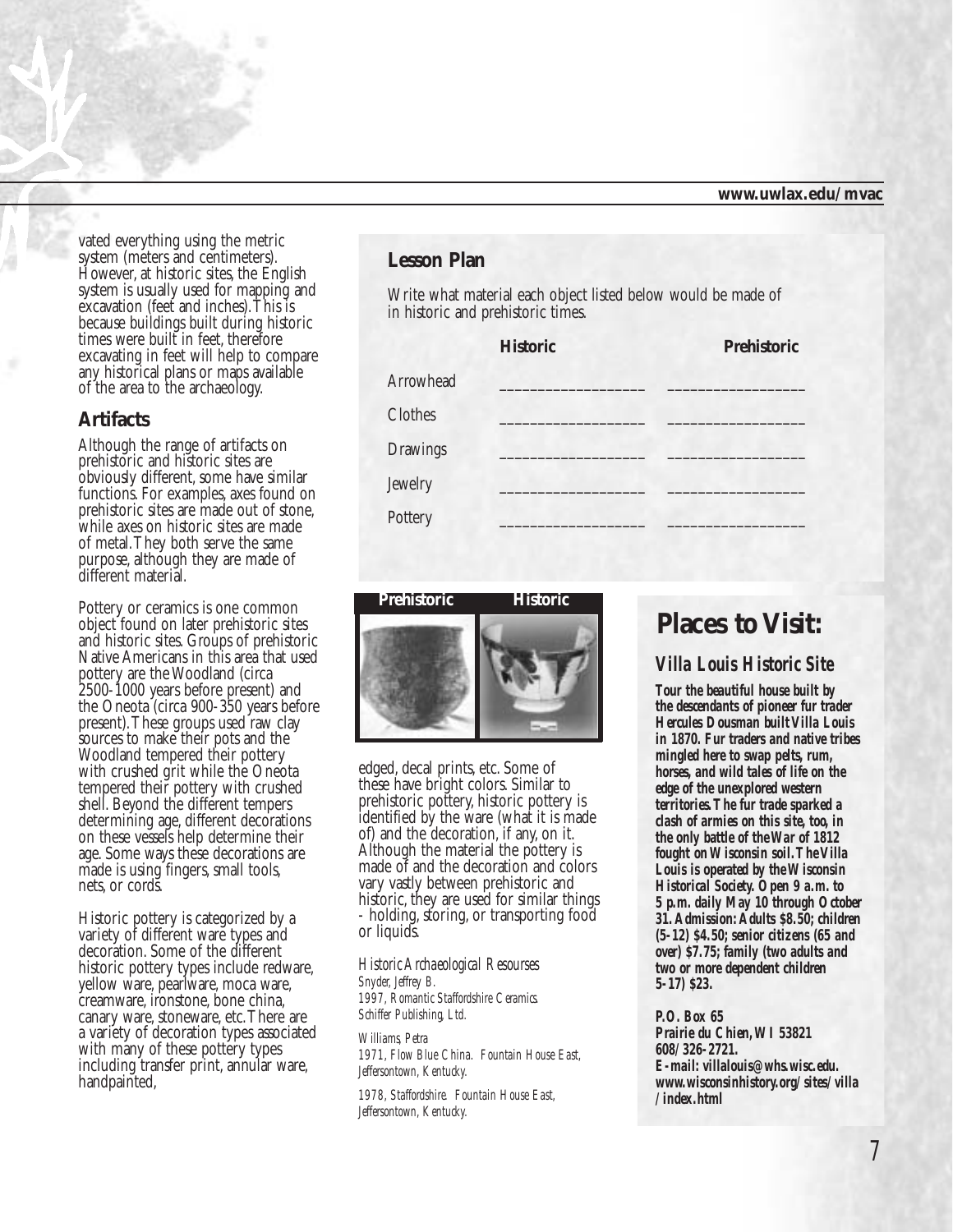# **Artifact Show**

[At the annual artifact show held March 15th at Valley View Mall, MVAC again hosted a mystery artifact identification contest.This year's artifact was a grooved maul made of granite.These are common on the prairies to the west and were used to crush bison bones to extract marrow and pulverize jerked meat and berries to make pemmican.They tend to be associated with late prehistoric cultures dating within the last 1,000 years.They are very rare along the Upper Mississippi Valley.Twenty-six people attempted to answer the following questions about the maul: What is it made of? What was it used for? How old is it? Most of the responses correctly identified the rock as granite, but many also suggested that the tool was used to grind corn. Age estimates ranged from 10,000 to 200 years ago. Several entries correctly identified the rock, its function as a crushing tool and a relatively late date. These were put into a hat and the winner selected by drawing.The winner for this year's contest is Taylor Uhlir (age 5-14 category) of West Salem.Taylor will receive a free MVAC membership.

#### **Artifact Show Participants**

Chad Burroughs Fort Crawford Museum Bob Halseth James Losinski Dan Maas Ellsworth Olson Todd Reichert Ron Rodenberg Keith Scearce Bill Schneller Lyall Silbaugh Betty Steele Hoyt Strandberg Otto and John Swennes

*Congratulations Taylor, and thanks to all who participated.*

#### **Staff and Student Volunteers**

Connie Arzigian Robert "Ernie" Boszhardt Courtney Cain Bonnie Christensen Jean Dowiasch Ryan Howell Wendy Holtz-Leith Marcee Peplinski Joe Tiffany Vicki Twinde

# **Effigy Mounds Bus Trip set for Sunday, July 27**

*MVAC members are invited to join MVAC archaeologist Connie Arzigian on a trip to Effigy Mounds National Monument.The event is set for Sunday, July 27.The trip will leave from the archaeology building at 8 a.m. and return at 4 p.m.The cost is \$45.*

*Here's how Connie describes the day*:

Effigy Mounds National Monument has a unique set of "Effigy Mounds" or earthen burial mounds in a variety of shapes that include bears and birds, as well as numerous conical mounds.The mounds span the time between 500 BC and 1200 AD, or spanning the Hopewell Middle Woodland and Effigy Mound Late Woodland cultures.

These effigy mounds are unique to a small area of southwestern Wisconsin and northeastern Iowa, and provide a fascinating view into ancient burial practices, ritual, and Native American use of the landscape and environment.

We're planning a special in-depth tour to get the inside scoop on the archaeology of the region, with a particular emphasis on burial mounds. We'll talk about what we've learned about the past through by studying them, as well as the preservation and management of cultural resources, and Native American usage of the local

plants and animals.The museum has many examples of artifacts from the Woodland culture, reflecting the lifeways of the people who built the mounds.

The park itself is being restored to native habitats. One of the park rangers will discuss how the land has changed over the last 1000 years, and how they're working to restore areas and preserve native landscapes.

On the tour we will hike to the top of the bluffs to see a bear effigy mound and a long string of conical and linear mounds.There is also a spectacular view overlooking the Mississippi River. The first part of the hike is up a moderately steep path, but it's on a good walking path, with plenty of stops along the way to catch your breath.The round trip hike is two miles, and will take roughly two hours, including discussions along the way.

The Effigy Mounds web site http://www.nps.gov/efmo/ has further details about the park.We'll be doing the Fire Point trail, and for the adventurous, the Twin Views trail extension. Both are shown on the web site's map.

The museum is handicapped accessible, but the trails are not.

#### *But wait, there's more...*

Along the way downriver we'll stop at the mouth of the Bad Axe River and discuss the 1832 Battle of Bad Axe. We'll also stop at a modern cemetery that was built amongst a Native American mound group.

On the way back we'll visit the Fish Farm Mounds, very well-preserved conical mounds.Then travel upriver on the Iowa side of the Mississippi to Lansing, and cross over the Mississippi on the historic Lansing bridge, then back up the Wisconsin side to La Crosse. Our transportation will be a comfortable coach bus (with restroom!) and professional driver.

Participants will bring a bag lunch, beverage and snacks (we'll have ice chests and a water cooler on board). We'll have a picnic at Effigy Mounds, but they have no food sales.You'll probably want a water bottle to take on the hike.

For more information call Jody Bruce Bartz at (608) 785-8463.The registration fee can be sent to Mississippi Valley Archaeology Center, Attn: Jody Bruce Bartz, 1725 State Street, La Crosse,WI 54601 before July 1.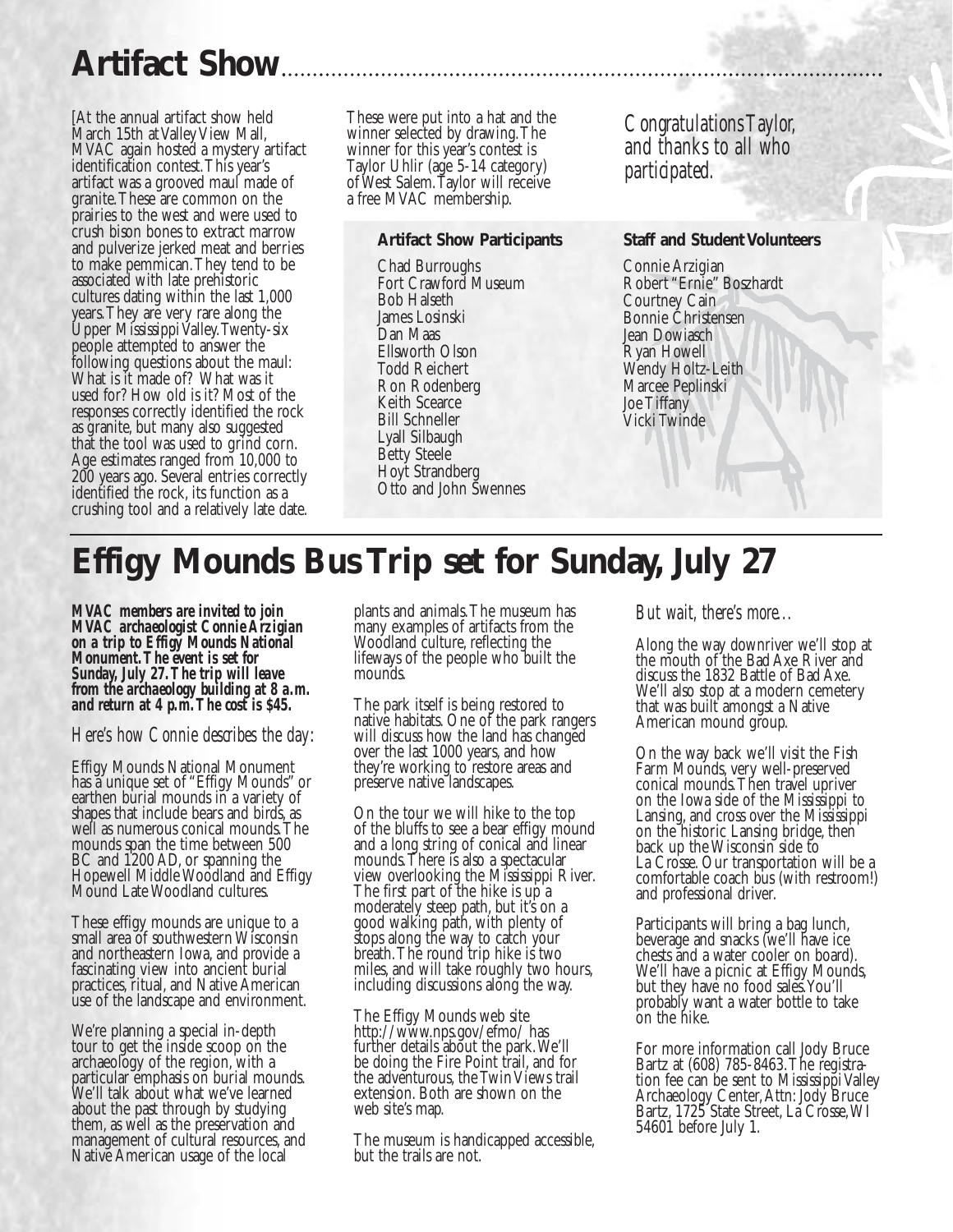### **Announcements**

Several new pages have been added to MVAC's web site thanks to funds provided by several grants.

#### **Research section of the web site**

• Native American Games - funded by University of Wisconsin - La Crosse Diversity 2008 grant

#### **Artifact Information section of the web site**

● Projectile Point Guide revised - University of Wisconsin - La Crosse Foundation

#### **Educator section of the web site**

Several pages were added as part of a grant from the Eisenhower Professional Development Project/Elementary and Secondary Education Act Title II. New pages include:

- Glossary of Terms
- Frequently Asked Questions
- Web Links for Teachers
- Meet the Teachers
- Book Reviews
- Need Help?
- Fall web-based class for teachers

#### **Visit Robinson Park in Onalaska**

Looking for a quiet park where you can "get away from it all?" Drive past Gundersen Clinic in Onalaska and take the last right-hand turn off of South Kinney Coulee Road.The first road to the left will lead you to peaceful Robinson Park.The land was donated to the city of Onalaska by MVAC Board member Eleanor Robinson. Prior to development of the park, MVAC staff took students from Onalaska Middle School to shovel test the area. Several prehistoric artifacts were recovered, and the site's location was relayed to the Onalaska Park and Recreation Department.The park was then designed to avoid impacting the site with playground equipment.

#### **In Memory of Friends:**

#### Robert F. Boszhardt

#### **Merlin Red Cloud**

This spring, MVAC lost a true friend and inspiration with the passing of Merlin Red Cloud to diabetes complications. Merlin approached the staff at MVAC nearly 10 years ago

as a member of the Ho Chunk Nation who carried traditional knowledge and wanted to know how the archaeological record fit the ethno-historical stories that he carried. Over the years, Merlin collaborated with MVAC archaeologists on site visits and through programs offered to the public and undergraduate classes at UW-La Crosse. He shared information on mound and rock art sites and often reported threats to sites. His contributions led to him being the first recipient of MVAC's Common Ground Award in 1998.

More recently, Merlin participated in the public education program by offering guidance and traditional seeds to the Native American experimental garden adjacent to the Archaeology Laboratories at UW-La Crosse. He also participated in taping a series of interviews on various aspects of Ho Chunk tradition for several cultural diversity projects, which are available for viewing at MVAC. Site visits with

Merlin were a blend between humor and deep insight, always leaving one with a fresh perspective of looking at and appreciating the mutual heritage of this region. His friendship and shared interest are missed.

#### **Milan Quall**

In late April, Milan Quall passed away following a courageous battle with cancer. Milan was one of the first amateur archaeologists to work with MVAC in the early 1980s, sharing his information on the Quall Rockshelter and reporting nearly 40 sites in his home area of northeastern La Crosse County. Field trips with Milan were always mixed with side ventures such as throwing homemade boomerangs in a pasture or visiting his hand-built log cabin. On one of the most memorable excursions, Milan took the Regional Archaeologist to a rock outcrop, which soon led to the discovery of the Bell Coulee Rockshelter with some of the best preserved Native American carvings in the region, including depictions of several buffalo.This winter Milan donated much of his collection to MVAC, retaining some for his daughters.

### *Education Announcements*

#### **Youth Scholarships**

For the second year in a row, the UW-La Crosse Foundation has awarded a grant to the Archaeology Education Program for youth scholarships. Last year's funds allowed three high school students to attend the Public Field School in Stoddard.This year the foundation increased the grant amount so more students could attend youth camps.The Education staff wishes to thank the foundation for its generosity!

If you or your company would like to contribute to the scholarship fund, contact Jean Dowiasch at 608-785-8454 or dowiach.jean@uwlax.edu.

#### **La Crosse School District**

Elementary and middle school teachers in the La Crosse School District will once again receive funding from the district to use toward MVAC presentations and resources in 2003 - 2004. Mark White, Supervisor of Social Studies K-5, and Sandra Fuhrman, Director of Curriculum, continue to include these funds in their budgets despite cuts from the state, indicating their strong commitment to education students about the science of archaeology and the early Native Americans of La Crosse.Teachers interested in more information about this program can contact Jean Dowiasch at 785-8454.

#### **Badger History Donation, Thanks Leslie!**

Leslie Eisenberg, Burial Sites Program Coordinator of the Wisconsin Historical Society, donated a set of Badger History books to MVAC's Education Program.The series entitled "Digging and Discovery:Wisconsin Archaeology" will be added to our Archaeology resource box which is rented out to area schools on a monthly basis.These up-to-date materials replace the Badger History series published in the mid-1900s, and are much appreciated! They will make a great addition to our resources.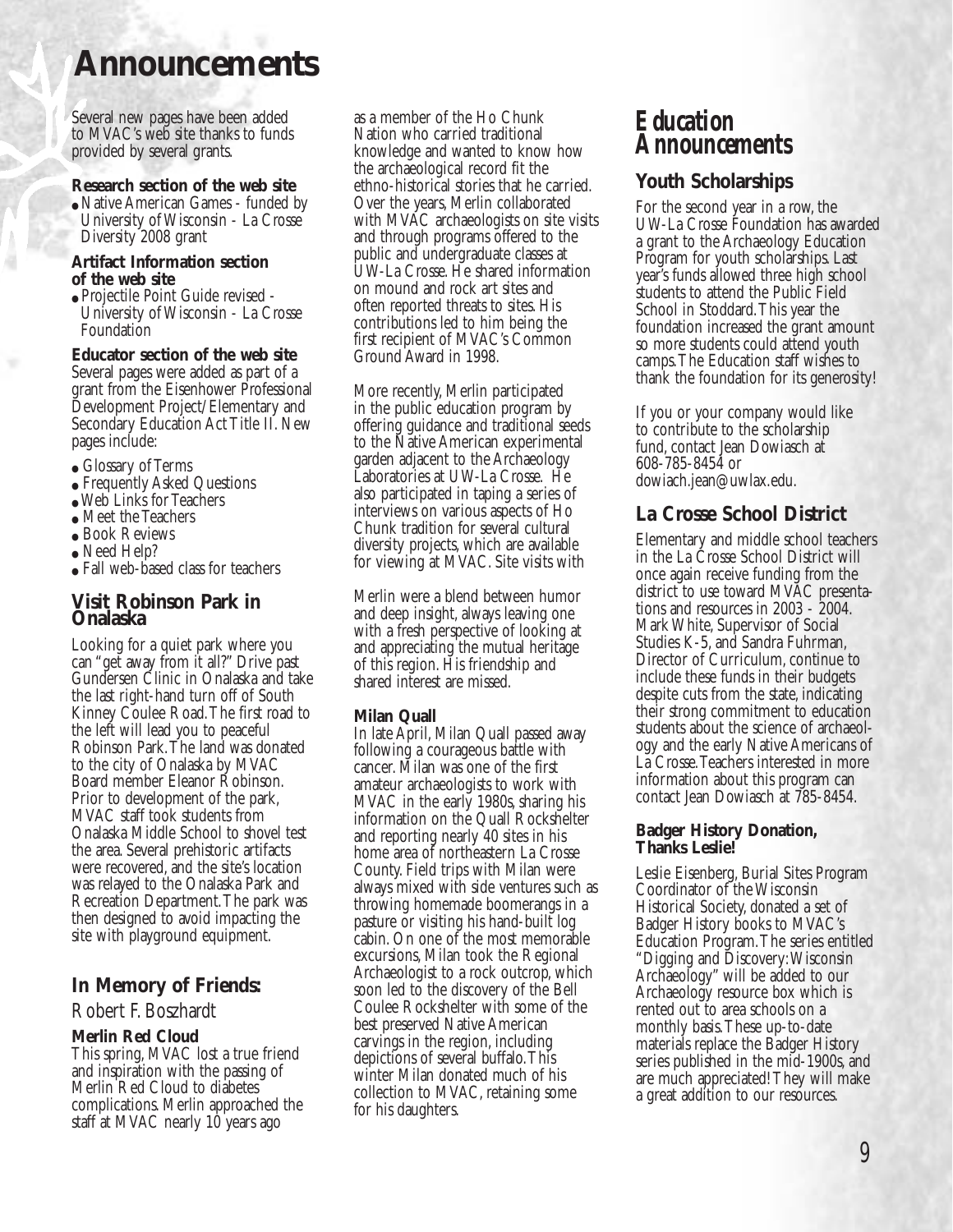# **Wisconsin Archaeology for Teachers**

*A web-based course to be offered in Fall 2003 This course is offered as a part of a ESEA Title II Grant.*

Like many people, you've probably always been excited to hear about various discoveries made in archaeology. Maybe you've even been intrigued with the thought of doing archaeology yourself or doing a unit on archaeology with your students. Here's a marvelous opportunity to learn about the process of archaeology and the pre-European people of Wisconsin through a web-based course supported by an ESEA Title II grant. If you're interested in participating just submit the application information and send it to the address indicated.

**Course Description:** This class uses an inquiry, project-based approach to build a knowledge base about the pre-European people of Wisconsin

and the process of archaeology.You will then apply the content by creating and teaching several lessons about archaeology or its related concepts in your own classroom.The approach you will be using will be applicable to many areas of study including social studies, science, art, language arts, etc.

**Target Audience:** This web based course is targeted for 4th - 8th grade Social Studies and Science teachers. However, the course is open to any interested teacher and the content can be adapted to a variety of subjects and grade levels.

**Credits and Fees:** Participants will receive three graduate credits with tuition fee waived as a part of an ESEA Title II Professional Development Grant. Participants will need to purchase some resource materials estimated to be between \$50-\$100

#### **Computer Requirements:**

The course will be offered through BlackBoard, which is an on-line web-based course framework that

provides a place to post and download class information, conduct discussions, and contact classmates and instructors. Access is through a standard web browser. University of Wisconsin-La Crosse Information Technology personnel can provide assistance with configuration problems, password difficulties, and so forth. BlackBoard is designed to be user friendly (really) and if you can use a computer at all, you'll have no difficulty.

You will need to be able to access the web, and send and receive e-mail messages and attachments.A faster Internet connection will work more easily, but a slower (modem) connection will also work. Either PC or Mac format will be fine.You will also need a word processor program that can read and create rtf (Rich Text Format) files (most programs such as Word or WordPerfect can do this).You will also want some type of program to view and print graphic images (your web browser will work for this, if necessary).

### **APPLICATION:**

Submit the following information along with an essay of 75 words or less telling what you would hope to get out of participating in this course. Applications must be received by June XX, 2003.

 $\Box$  , and the state of the state of the state of the state of the state of the state of the state of the state of the state of the state of the state of the state of the state of the state of the state of the state of th

Name \_\_\_\_\_\_\_\_\_\_\_\_\_\_\_\_\_\_\_\_\_\_\_\_\_\_\_\_\_\_\_\_\_\_\_\_\_\_\_\_\_\_\_\_\_\_\_\_\_\_\_\_\_\_\_\_\_\_\_\_\_\_\_\_

Grade teaching \_\_\_\_\_\_\_\_\_\_\_\_\_\_\_\_\_\_\_\_\_\_\_\_\_\_\_\_\_\_\_\_\_\_\_\_\_\_\_\_\_\_\_\_\_\_\_\_\_\_\_\_\_\_\_\_

School name \_\_\_\_\_\_\_\_\_\_\_\_\_\_\_\_\_\_\_\_\_\_\_\_\_\_\_\_\_\_\_\_\_\_\_\_\_\_\_\_\_\_\_\_\_\_\_\_\_\_\_\_\_\_\_\_\_\_

School address  $\blacksquare$ 

Daytime phone number \_\_\_\_\_\_\_\_\_\_\_\_\_\_\_\_\_\_\_\_\_\_\_\_\_\_\_\_\_\_\_\_\_\_\_\_\_\_\_\_\_\_\_\_\_\_\_\_\_

E-mail address \_\_\_\_\_\_\_\_\_\_\_\_\_\_\_\_\_\_\_\_\_\_\_\_\_\_\_\_\_\_\_\_\_\_\_\_\_\_\_\_\_\_\_\_\_\_\_\_\_\_\_\_\_\_\_\_\_

Direct questions and/or your application and essay to: Bonnie Christensen Mississippi Valley Archaeology Center 1725 State Street La Crosse,WI 54601 Phone: 608-785-6473 Fax: 608-785-6474 E-mail: christen.bonn@uwlax.edu



**Executive Director** Dr. Joseph Tiffany, (608)785-6465

**Regional Archaeologist** Robert "Ernie" Boszhardt, (608) 785-8451

**Main Office,** (608) 785-8463

**Newsletter submissions:** (608) 785-8454 or dowiasch.jean@uwlax.edu

MVAC Educational Programs Are Supported By:

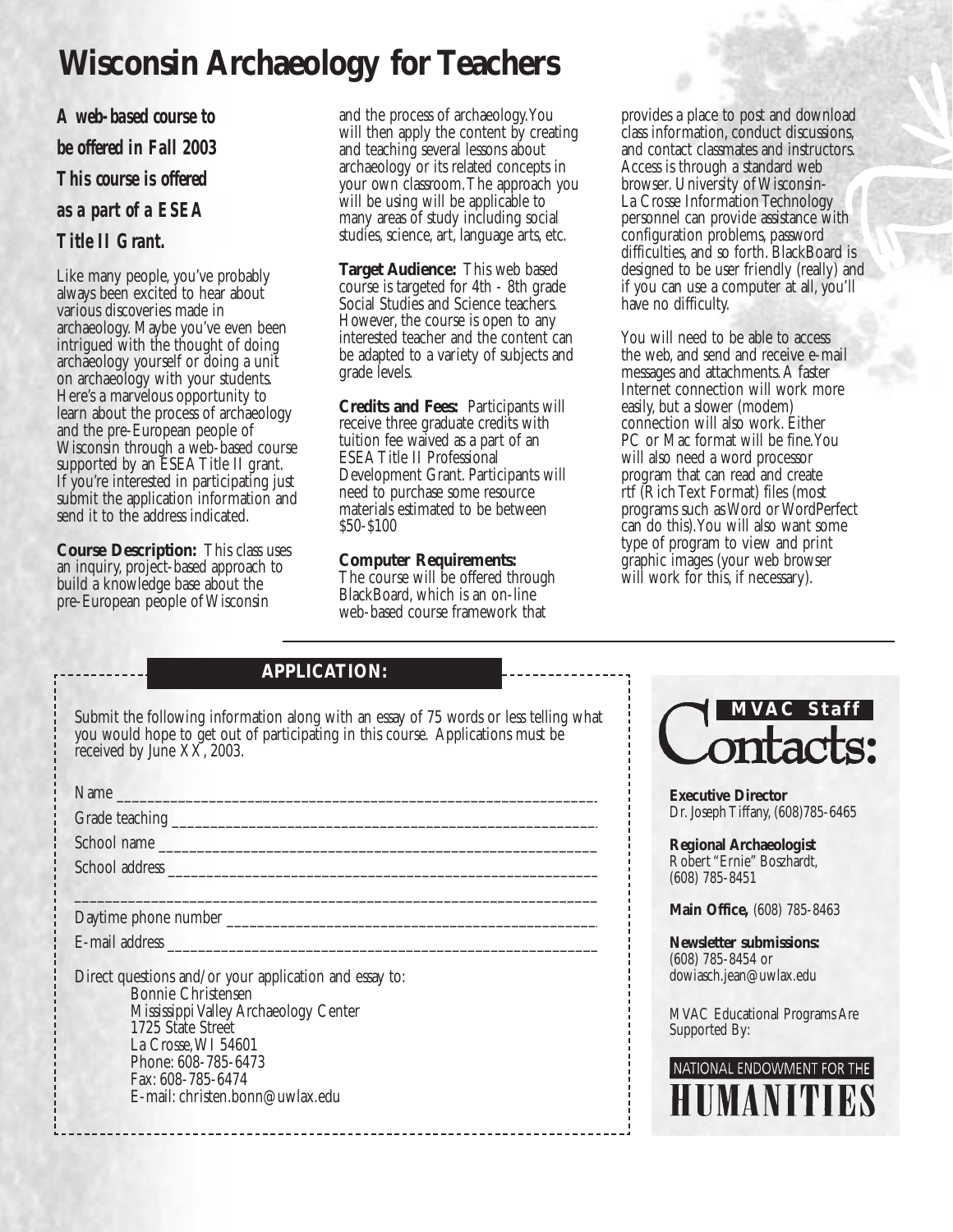# **Estate Planning**

Successful estate planning is a valuable way to continue your support for MVAC into the future. By giving a gift in your will or estate plan, you are providing for future programs in archaeological research, public education and site stewardship. Please consider MVAC when planning for trusts, gifts and bequests. Contact Marcee H. Peplinski, Development Director at the MVAC office for more information, (608)785-8463.

#### *MVAC Membership On-line*

*You can now renew your MVAC membership over the web! Simply call up the website at www.uwlax.edu/mvac and click on "Getting Involved."The support page provides a link to the MVAC membership form, which you can submit over the web, and an invoice will be sent for the amount committed.*

### **Matching Funds Grant**

The UW-La Crosse Foundation has once again awarded the Archaeology Education Program a Matching Funds grant.The grant allows individual teachers and schools to apply for matching funds to use toward presentations and resources.A

*Tricia Ardovino UW-La Crosse Therapeutic Recreation Dept. Maryann Bolstad Meadowview Intermediate School, Sparta Deb Buswell Longfellow Middle School, La Crosse Steve Dellenbach Onalaska Middle School Shari Eberhardt Pertzsch Elementary, Onalaska Faith Esser Alma Center Schools Robin Fleig Logan Middle School, La Crosse Kristi Hafner Mary Mother of the Church School, La Crosse Becky Hovde UW-Extension, Sauk County Carol Howard Galesville Elementary Paul Huebner Elroy Elementary Judy Hughes Logan Middle School, La Crosse Sarah Johnson Mabel-Canton (MN) Elementary Joanne Klein Arcadia Catholic School*

list of those teachers and districts using the fund for the 2002-2003 school year demonstrations the need for the grant, as well as the distribution area of resource usage.

*Sandy LaPort St. Patrick's School, Mauston Diane Lee Westby Elementary Kathy Lindenberg Southwestern Schools, Hazel Green Linda Lund Northern Hills Elementary, Onalaska Susan Marino UW-Extension,Vernon County Erik Olson Longfellow Middle School, La Crosse Jenny Olson Trempealeau Elementary Lorie Peterson Pertzsch Elementary, Onalaska*  $St.$  Matthew Middle School, *Wausau Marcia Sawle Caledonia (MN) Elementary*  $UW$ -La Crosse College of *Education Karen Williamson Meadowview Intermediate School, Sparta*

#### **MVAC MEMBERSHIP FORM**

#### **Consider becoming a member of MVAC**

MVAC's innovative public education program brings the excitement of archaeology to children and adults throughout the area. Become a member of MVAC and receive our newsletters, which report on programs, current research, upcoming events, and volunteer opportunities.Also, as a member, you will receive reminders of special "members only" events. Please remember that your contribution is tax-deductible.

| <b>Ves!</b> I want to support the Mississippi Valley Archaeology Center Programs!<br>Enclosed is my contribution of \$_ | <b>MISSISSIPPI</b> |
|-------------------------------------------------------------------------------------------------------------------------|--------------------|
| Name:                                                                                                                   | VALLEY             |
| Address:                                                                                                                |                    |
| City, State, Zip:                                                                                                       |                    |
| Phone:                                                                                                                  |                    |

E-mail address:

#### **Membership Categories**

Patron.............................\$1000+ Benefactor...................\$500-999 Supporting...................\$100-499 Contributing....................\$50-99 Active.............................\$25-49

*Thank you for your support.*

Please make checks payable to UW-L Foundation, Inc. for MVAC, and send to MVAC, 1725 State St., La Crosse,WI 54601. Gifts to the UW-L Foundation for MVAC qualify as charitable tax deductions to the full extent of the law as applied to the individual circumstances of each donor.You can increase your gift's value if your employer has a matching gift plan. Check with your human resource office.

*11*